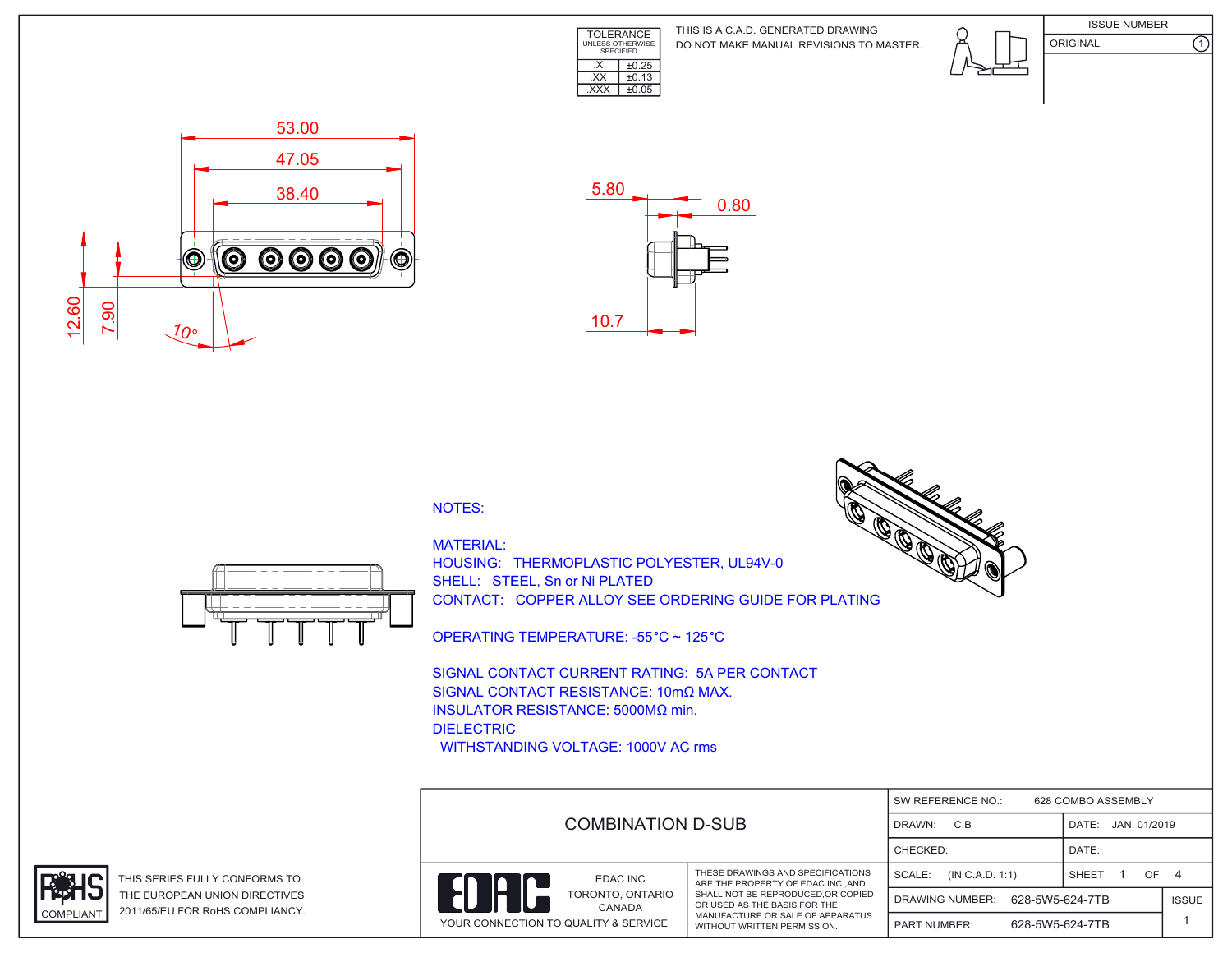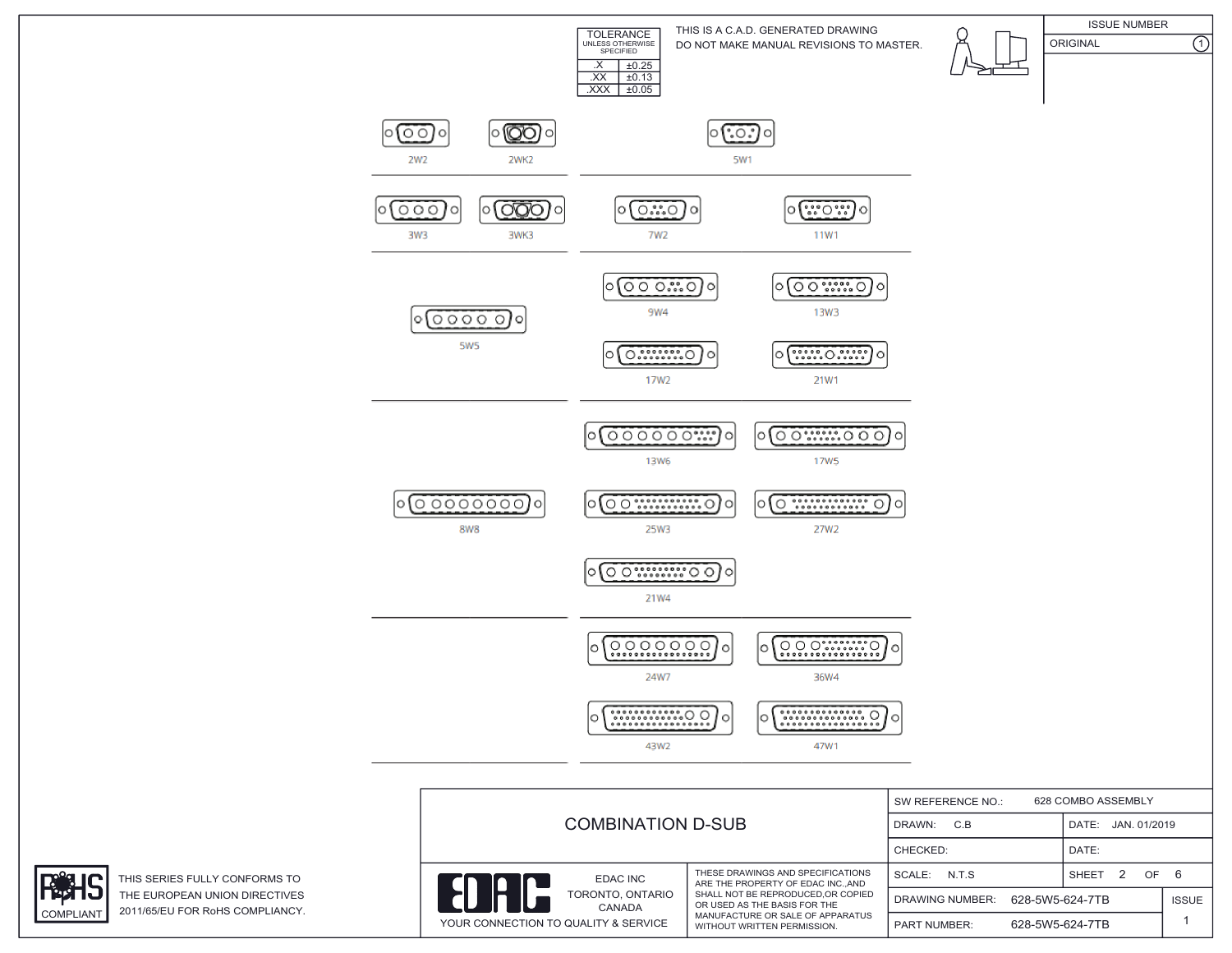**ISSUE NUMBER** TOLERANCE<br>
UNLESS OTHERWISE<br>
SPECIFIED THIS IS A C.A.D. GENERATED DRAWING ORIGINAL DO NOT MAKE MANUAL REVISIONS TO MASTER.  $X \mid \pm 0.25$  $\overline{XX}$   $\pm 0.13$  $\overline{XXX}$   $\pm 0.05$ 

5W1 Male/Female

7W2 Male/Female









 $\overline{\Omega}$ 

21W4 Male/Female



27W2 Male/Female



21W1 Male/Female

16.63

| <b>COMBINATION D-SUB</b>                                                       |                                                                                                                                                                                                              | 628 COMBO ASSEMBLY<br>SW REFERENCE NO.:   |                                      |              |  |
|--------------------------------------------------------------------------------|--------------------------------------------------------------------------------------------------------------------------------------------------------------------------------------------------------------|-------------------------------------------|--------------------------------------|--------------|--|
|                                                                                |                                                                                                                                                                                                              | C.B<br>DRAWN:                             | DATE: JAN. 01/2019                   |              |  |
|                                                                                |                                                                                                                                                                                                              | CHECKED:                                  | DATE:                                |              |  |
| EDAC INC<br>TORONTO, ONTARIO<br>CANADA<br>YOUR CONNECTION TO QUALITY & SERVICE | THESE DRAWINGS AND SPECIFICATIONS<br>ARE THE PROPERTY OF EDAC INCAND<br>SHALL NOT BE REPRODUCED.OR COPIED<br>OR USED AS THE BASIS FOR THE<br>MANUFACTURE OR SALE OF APPARATUS<br>WITHOUT WRITTEN PERMISSION. | SCALE: N.T.S.                             | OF <sub>4</sub><br><b>SHEET</b><br>3 |              |  |
|                                                                                |                                                                                                                                                                                                              | 628-5W5-624-7TB<br><b>DRAWING NUMBER:</b> |                                      | <b>ISSUE</b> |  |
|                                                                                |                                                                                                                                                                                                              | <b>PART NUMBER:</b>                       | 628-5W5-624-7TB                      |              |  |

5W5 Male

5W5 Female

2W2 / 2WK2



23.53

8W8 Male

8W8 Female



63.50

31.76



11W1 Male/Female



17W2 Male/Female

CURRENT RATING / ØA  $10A / 2.2$  $20A / 3.3$ 

> 30A / 3.7 40A / 4.2